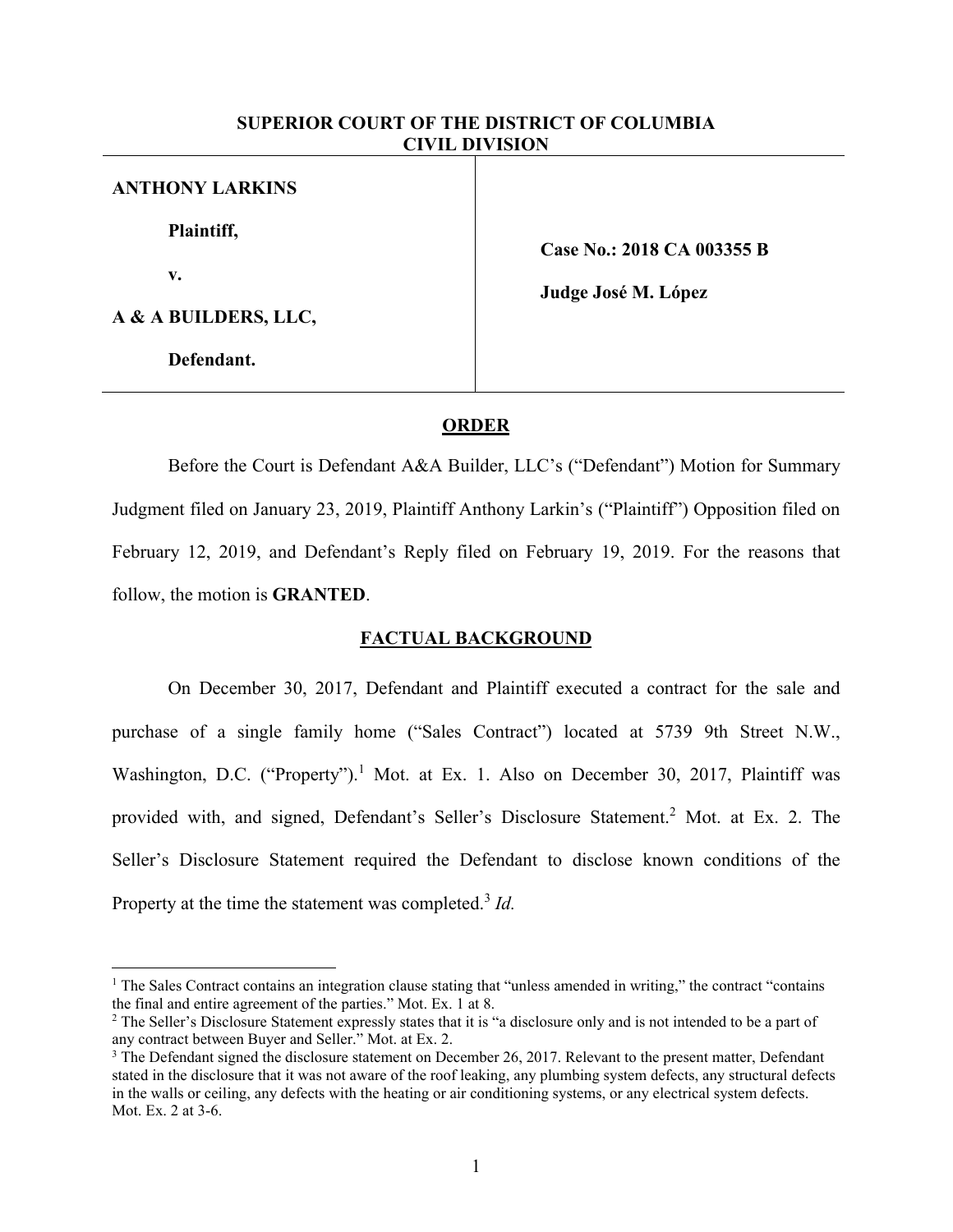On December 31, 2017, Plaintiff had the Property inspected and the inspector produced a report ("Inspector's Report") that identified items that needed repair.<sup>4</sup> Mot. at Ex. 4. Two days later, on January 2, 2018, Plaintiff's real estate agent emailed Defendant's real estate agent thanking Defendant for allowing Plaintiff to inspect the property. The email also mentioned that the roof would need some maintenance, but that Plaintiff would not be requesting Defendant to address those concerns. Mot. at 4, *see also* Mot. at Ex. 5. Pursuant to the Inspectors Report, the parties executed a Home Contingency Addendum on January 4, 2018, which identified repairs the Defendant would need to complete prior to closing. Mot. at Ex.  $6<sup>5</sup>$ 

On February 5, 2018, Plaintiff's real estate agent emailed Defendant's real estate agent a "General Addendum," which indicated Plaintiff conducted a walk-through and discovered some items on the Home Contingency Addendum were not resolved. Mot. at Ex. 7. Plaintiff requested a \$15,000 seller credit at settlement for the uncompleted items. *Id.* On February 6, 2018, the parties signed a document ("As-is Addendum") which states,

> A and A Builder, LLC agree [sic] to pay Anthony C. Larkins \$8,000.00 to satisfy home inspection contingency items and accepts property as is.

Mot. at Ex. 8.

 $\overline{a}$ 

After closing, Plaintiff moved into the Property and began to discover defects. The roof leaked. Opp. at ¶ 4. The interior walls did not have insulation Opp. at ¶ 6. The electrical system needed extensive repairs. Opp. at ¶ 7. The piping from the furnace had inadequate clearance from combustibles, the vent pipe had a negative pitch and was in contact with the drywall, and the sealant used was not fire retardant. Opp. at  $\P$  9. The insulation around furnace pipes were not fire

<sup>4</sup> The Inspector's Report was completed on December 31, 2017. Mot. at Ex. 6.

<sup>5</sup> The Home Contingency Addendum was incorporated into the Sales Contract and contains a list of 26 items Defendant needed to repair before closing, repairs to the roof was not included. Mot. at Ex. 6.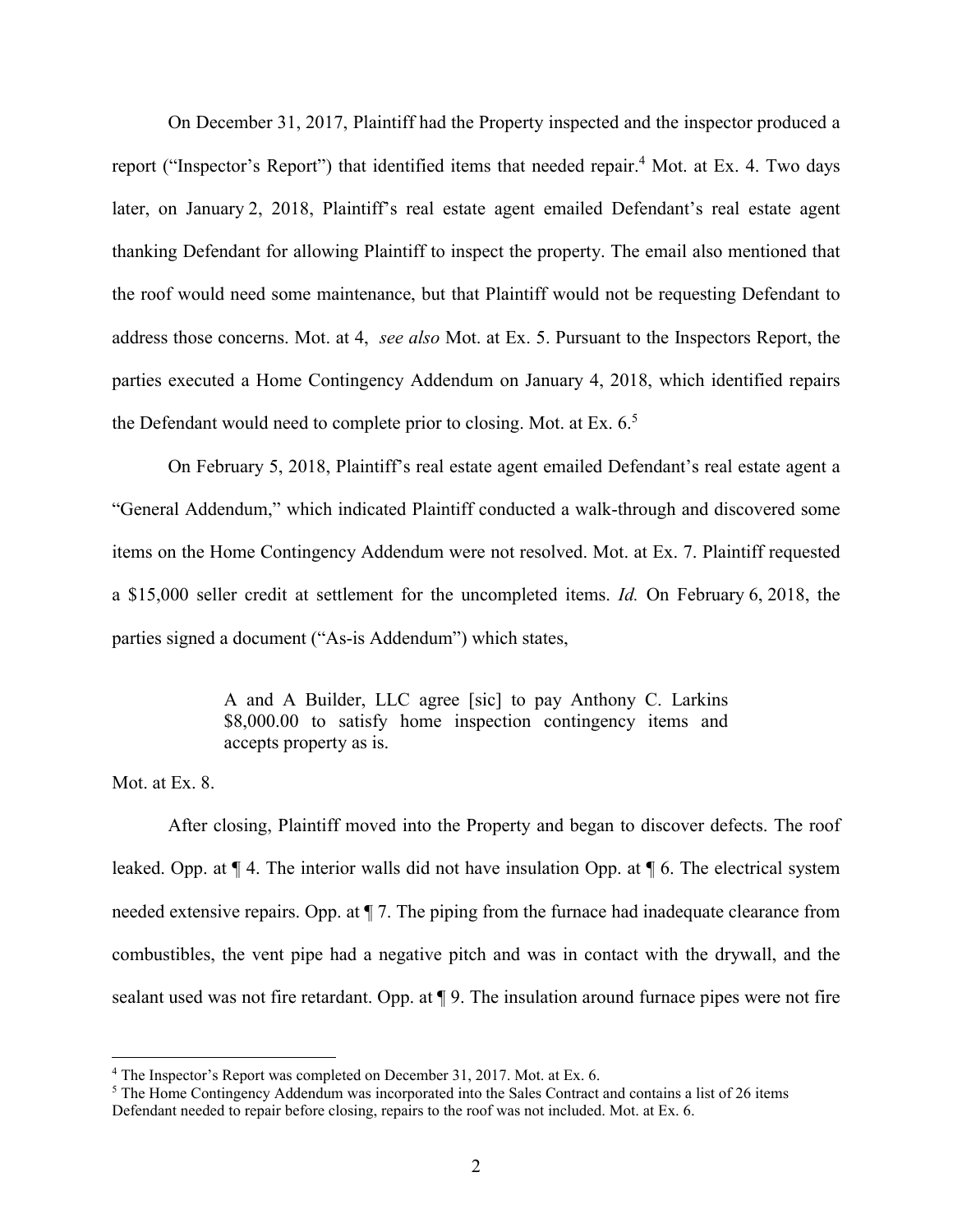retardant. Opp. at ¶ 10. There was a persistent sewage smell emanating from the basement and first level bathrooms. Opp. at ¶ 11. The incorrect piping was used in the master and guest bathroom. Opp. at ¶ 12. A portion of the basement was left unenclosed. Opp. at ¶ 13.

Plaintiff filed the instant action against Defendant on May 11, 2018, asserting (1) breach of implied warranty of good faith and fair dealing, (2) breach of contract, (3) negligence, (4) violations of the District of Columbia Consumer Protection Procedures Act, and (5) negligent misrepresentation. The Defendant seeks summary judgment for all claims being asserted on the basis that Defendant made no assurances about the condition of the Property, Plaintiff failed to support his contention that Defendant actually knew about defects at the time the Seller's Disclosure Statement was completed, and that some claims are duplicative of the breach of contract claim.

#### **LEGAL STANDARD**

To prevail on a motion for summary judgment, the moving party must demonstrate, based on "the pleadings, depositions, answers to interrogatories, and admissions on file, together with the affidavits, if any, that there is no genuine issue as to any material fact and that the moving party is entitled to a judgment as a matter of law." Super. Ct. Civ. R. 56(c). A court considering a motion for summary judgment must view the pleadings, discovery, and affidavits in the light most favorable to the non-moving party. *Cormier v. District of Columbia Water and Sewer Auth.*, 959 A.2d 658, 663 (D.C. 2008). However, "[c]onclusory allegations by the nonmoving party are insufficient to establish a genuine issue of material fact or to defeat the entry of summary judgment." *Hollins v. Fed. National Mortgage Ass'n*, 760 A.2d 563, 570 (D.C. 2000) (citation omitted). A motion for summary judgment should only be granted if, when considering all the evidence as true, a trier of fact could not find for the non-moving party. *See*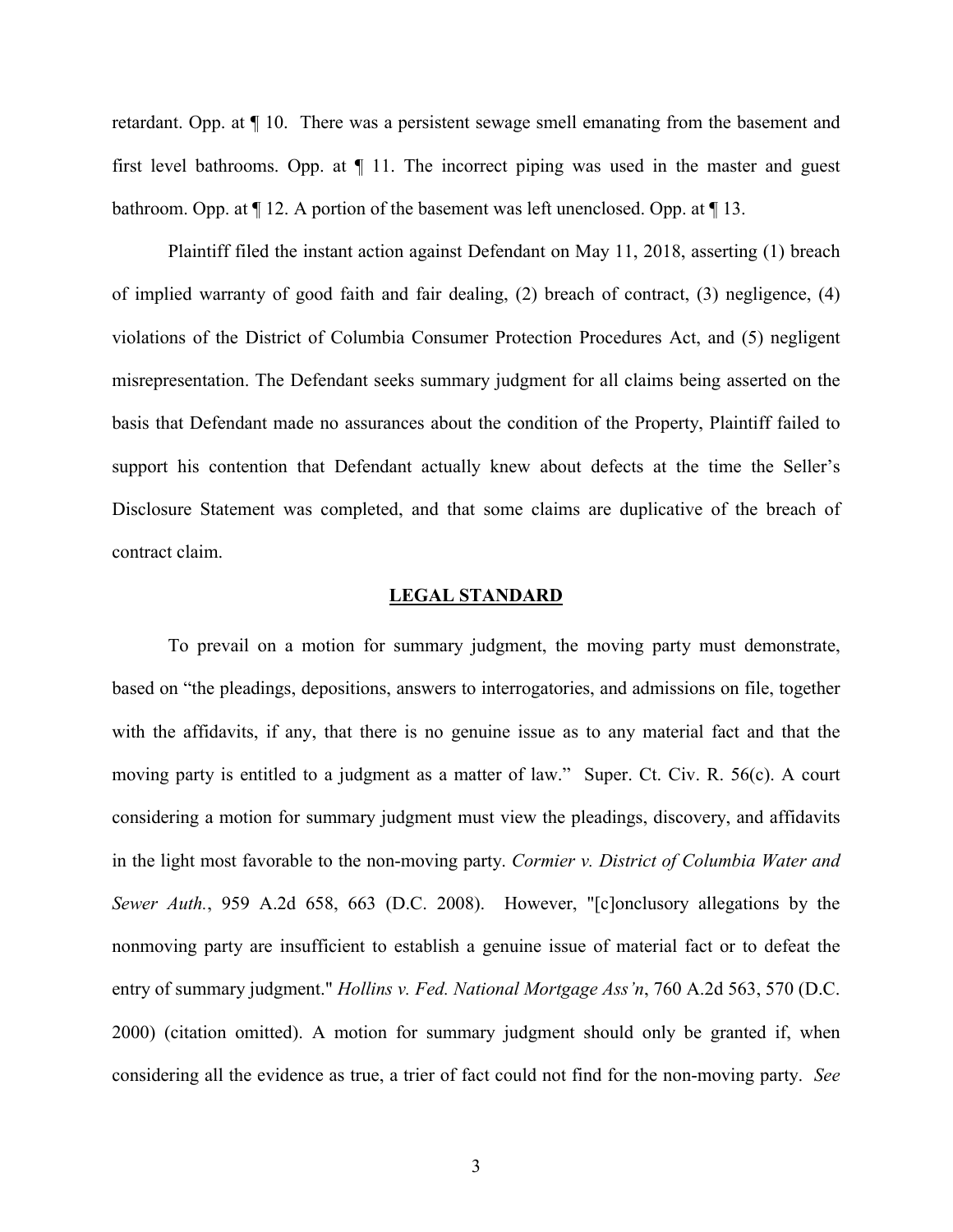*Allen v. District of Columbia*, 100 A.3d 63, 67 (D.C. 2014). To defeat the motion, "'the opposing party need only show that there is sufficient evidence supporting the claimed factual dispute to require a jury or judge to resolve the parties differing versions of the truth at trial'" taking into account applicable burdens of proof. *Moseley v. Second New St. Paul Baptist Church*, 534 A.2d 346, 347 (D.C. 1987) (citing *Nader v. Toledano*, 408 A.2d 31, 41 (D.C. 1979).

# **ANALYSIS**

The motion for summary judgment is granted because in reviewing all evidence and submissions in favor of Plaintiff, Plaintiff has failed to demonstrate the existence of any genuine issue of material fact for the claims against Defendant.

## **I. Breach of Implied Warranty of Good Faith and Fair Dealing**

Summary judgment is granted in favor for Defendant for the claim of breach of implied warranty of good faith and fair dealing because Plaintiff has failed demonstrate a genuine dispute of material fact with regard to Defendant's actual knowledge of the defects Plaintiff discovered after moving into the property.

Every contract has an "implied covenant that neither party shall do anything which will have the effect of destroying or injuring the right of the other party to receive the fruits of the contract, which means that in every contract there exists an implied covenant of good faith and fair dealing." *Hais v. Smith*, 547 A.2d 986, 987 (D.C. 1988) (citing *Uproar v. National Broadcasting Co.*, 81 F.2d 373, 377 (1st Cir. 1936) (citations omitted)), *cert. denied*, 298 U.S. 670, 56 S. Ct. 835, 80 L. Ed. 1393 (1936). "This duty prevents a party from evading the spirit of the contract, willfully rendering imperfect performance or interfering with the other party's performance." *Id.*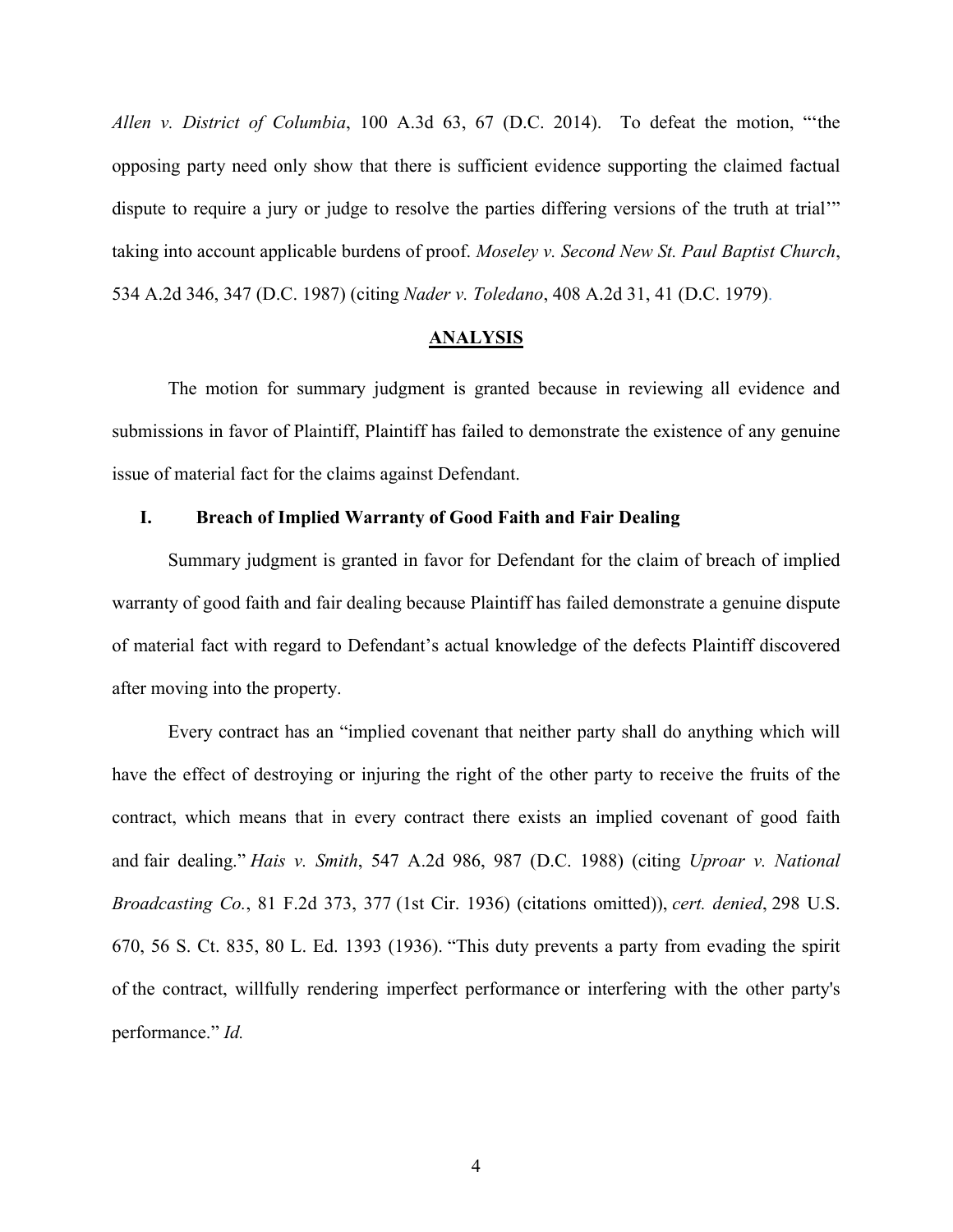Plaintiff contends defendant made a "series of affirmative misrepresentations" on the Seller Disclosure Statement, regarding the condition of the property, and that he discovered the roof leaked, the electrical was improperly installed, the interior walls did not have insulation, a portion of the basement was unenclosed, and there were plumbing issues. Opp. at 2-3, 11. Plaintiff claims that his right to receive the fruits of the Sales Contract was injured due to the misrepresentations. *Id.* Plaintiff has failed to cite to any evidence in the record that establishes the existence of a factual dispute regarding Defendant's actual knowledge of the defects and that it was Defendant's intent to injure Plaintiffs right by making the representations. Plaintiff merely asserts, in a conclusory manner, that because he found the defects after moving in Defendant must have known about them. *Id*. Without evidence to support this assumption the Court cannot find that a factual dispute exists. Thus, summary judgment in favor of the Defendant is granted as to the breach of implied warranty of good faith and fair dealing.

### **II. Breach of Contract**

The Court grants summary judgment for the breach of contract claim because the Sellers Disclosure Statement was not incorporated into the Sales Contract and Plaintiff and Defendant entered into a secondary contract, the As-is Addendum, which satisfied Defendant's obligations under the Home Contingency Addendum.

To prevail on a claim of breach of contract, the Plaintiff must establish (1) a valid contract between the parties; (2) an obligation or duty arising out of the contract; (3) a breach of that duty; and (4) damages caused by breach. *See Tsintolas Realty Co. v. Mendez,*  984 A.2d 181 (D.C. 2009). "It is a longstanding principle in civil law that there can be no monetary recovery unless the plaintiff has suffered harm." *Mira v. Nuclear Measurements Corp.*, 107 F.3d 466, 473 (citing *Brock v. Robbins*, 830 F.2d 640, 647 (7th Cir.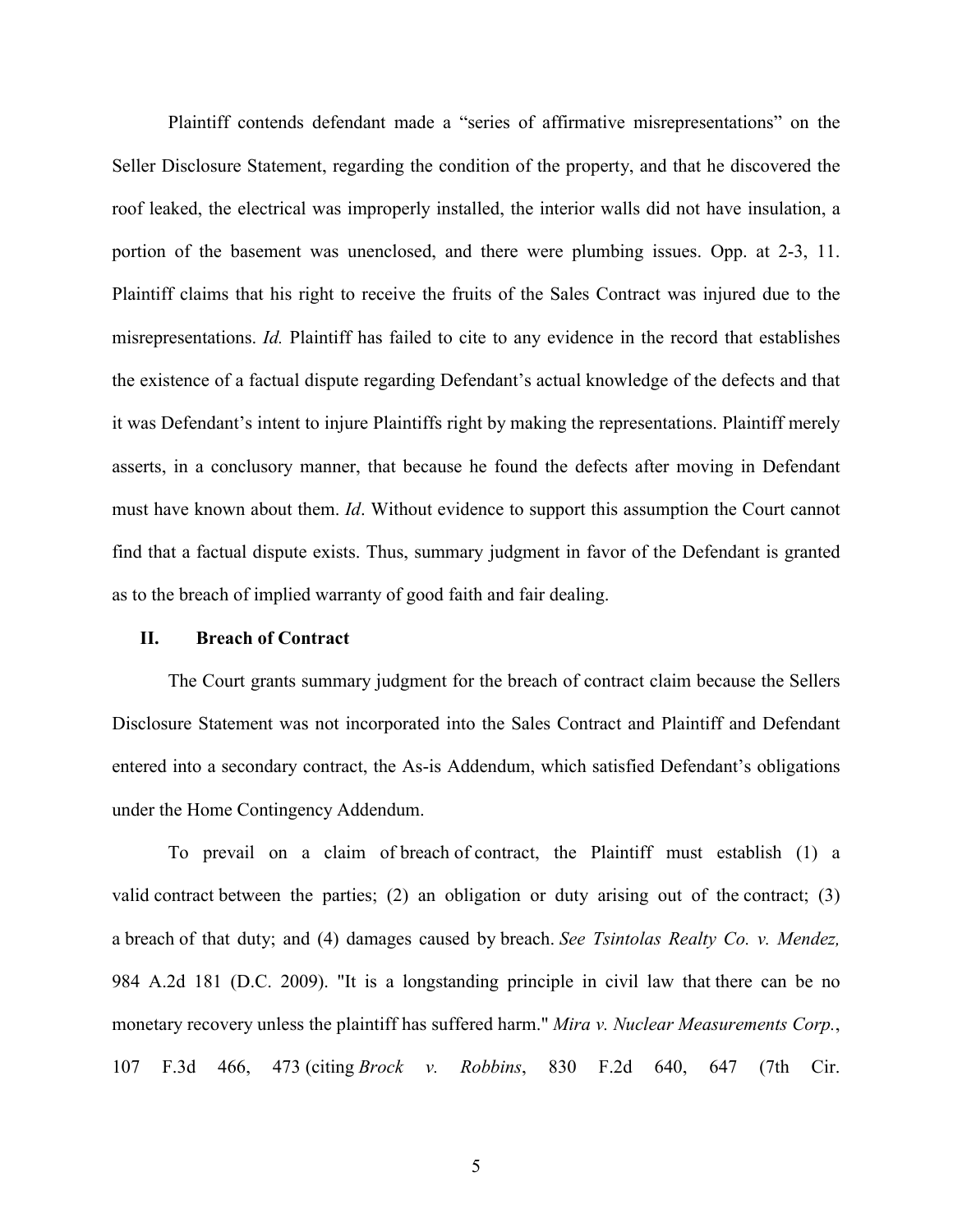1987)). "[M]ere breach without proof of monetary loss is *injuria absque damno*," *Cagle v. Southern Bell Tel. & Tel. Co.*, 143 Ga. App. 603, 604, 239 S.E.2d 182, 183 (Ga. Ct. App. 1977) i.e., "a wrong which results in no loss or damage, and thus cannot sustain an action." *Mira*, 107 F.3d at 473 n.7 (citing Black's Law Dictionary 785 (6th ed. 1990)).

Plaintiff contends that the Seller's Disclosure Statement was incorporated into the Sales Contract because it was delivered before the execution of the Sales Contract, that the disclosure statement created a duty to make accurate representations of the Property's condition, and that Plaintiff relied upon those representations in entering into the Sales Contract. Opp. at 7. Plaintiff argues that since the Seller's Disclosure Statement is part of the Sales Contract Defendant is in breach for not representing the condition of the property correctly. *Id.* While Defendant contends that the Seller's Disclosure Statement was not incorporated into the Sales Contract per its express language and that Plaintiff accepted the property pursuant to the As-is Addendum. Mot. at 7. The Court is persuaded that the express language of the Seller's Disclosure Statement precludes its integration into the Sales Contract.

Plaintiff relies upon *Levick v. Riser*, stating the court denied a motion to dismiss and permitted the incorporation of a seller disclosure statement so long as the statement was delivered before execution of the sales contract. 206 F. Supp. 3d 337, 343 (D.D.C. 2016). However, the *Levick* Court makes clear the defendant's brief was "devoid of any argument that the Disclosure Statement, which was signed the same day as the Sales Contract, may not be properly considered part of that contract," and that in accepting the allegations of the complaint as true it had to deny dismissal. *id.* at 343. *Levick* is sufficiently distinct from the instant matter.

First, Defendant A&A has put forth the very argument the *Levick* court stated their defendant failed to make. A&A points to express language found in the Seller's Disclosure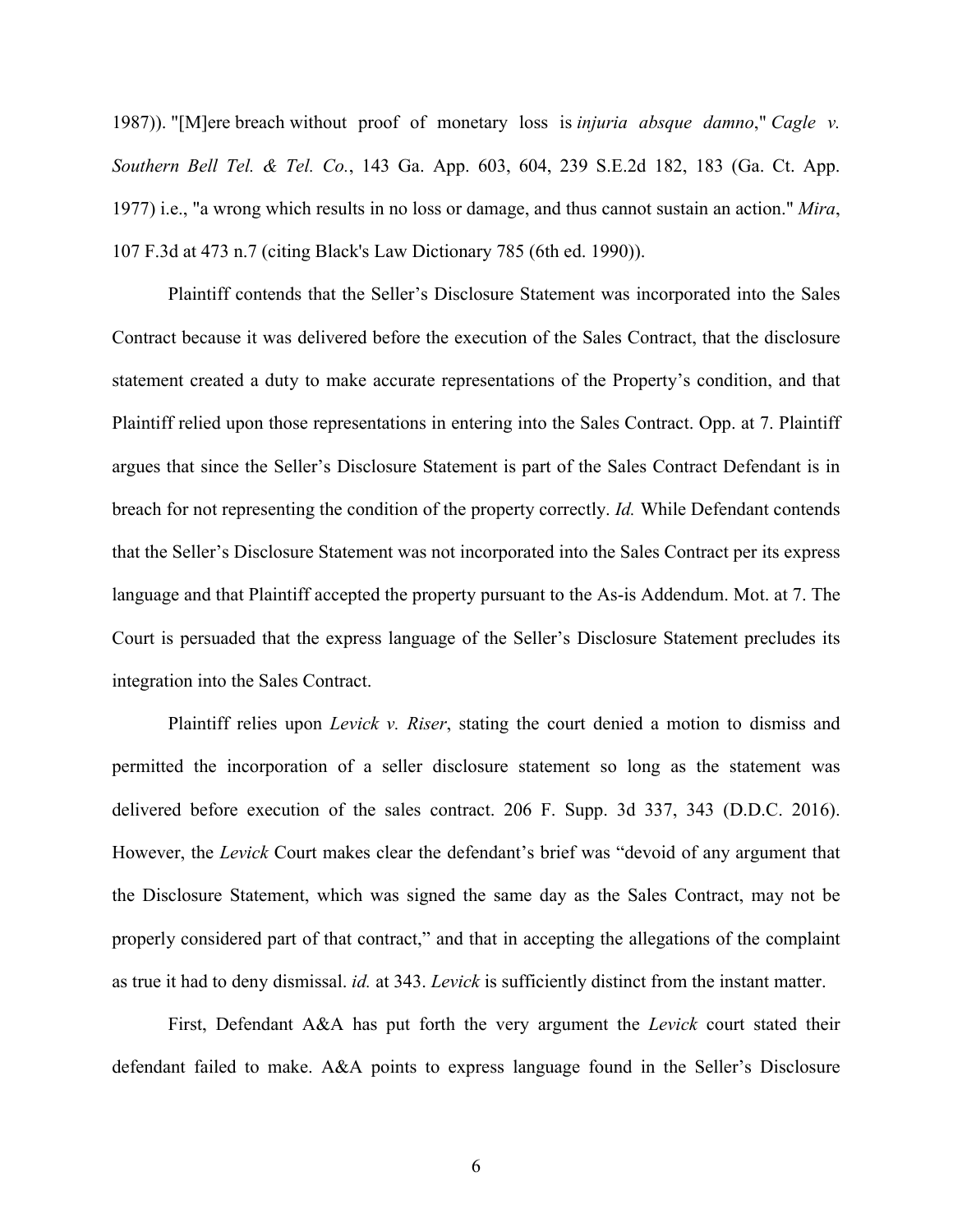Statement notifying Plaintiff that "[t]his information is a disclosure only and is not intended to be part of any contract between Buyer and Seller."<sup>6</sup> Mot., Ex. 2 at 3. Furthermore, the Sales Contract contains an integration clause which states, "[t]his contract, unless amended in writing, contains the final and entire agreement of the parties and the parties will not be bound by any terms, conditions, oral statements, warranties or representations not herein contained." Mot., Ex. 1 at 8. Therefore, based upon the integration clause and express language the Seller's Disclosure Statement is not incorporated into the Sales Contract.

Second, the *Levick* matter and this matter are at two separate stages of litigation. The *Levick* matter was at the motion to dismiss stage, where before the court was the complaint and motion to dismiss. This matter is at the summary judgment stage, in which the parties have had plentiful time to conduct discovery, and the Court has more submissions to take into consideration. Plaintiff has not made reference to any other writings between the parties that demonstrates the Seller's Disclosure Statement was to be made part of the Sales Contract.

Finally, Plaintiff and Defendant executed the As-is Addendum. The Home Inspection Contingency Addendum was incorporated into the Sales Contract. Mot., Ex. 6 at 1 (stating the addendum supersedes contrary provisions of the Sales Contract). As such, the As-is Addendum was incorporated into the Sales Contract. Plaintiff agreed to accept \$8,000 and the property as-is, in exchange for Defendant's release from remedying the 26 items listed on the Home Inspection Contingency Addendum. Plaintiff neither contends that the As-is addendum is not an enforceable contract nor does he contend that it was not made part of the Sales Contract. Plaintiff's only contention is that the Seller's Disclosure Statement was incorporated into the contract. As

 $\overline{a}$ 

<sup>6</sup> Plaintiff loosely contends the Sellers Disclosure Statement was incorporated pursuant to the Jurisdictional Disclosure and Addendum to the Sales Contract for Washington, DC. Opp. at 7-8. The Court reviewed Plaintiff's Exhibit 1, pages 16-17 and finds that the Jurisdictional Disclosure and Addendum to the Sales Contract for Washington, DC merely incorporates itself into the Sales Contract, not the Sellers Disclosure Statement.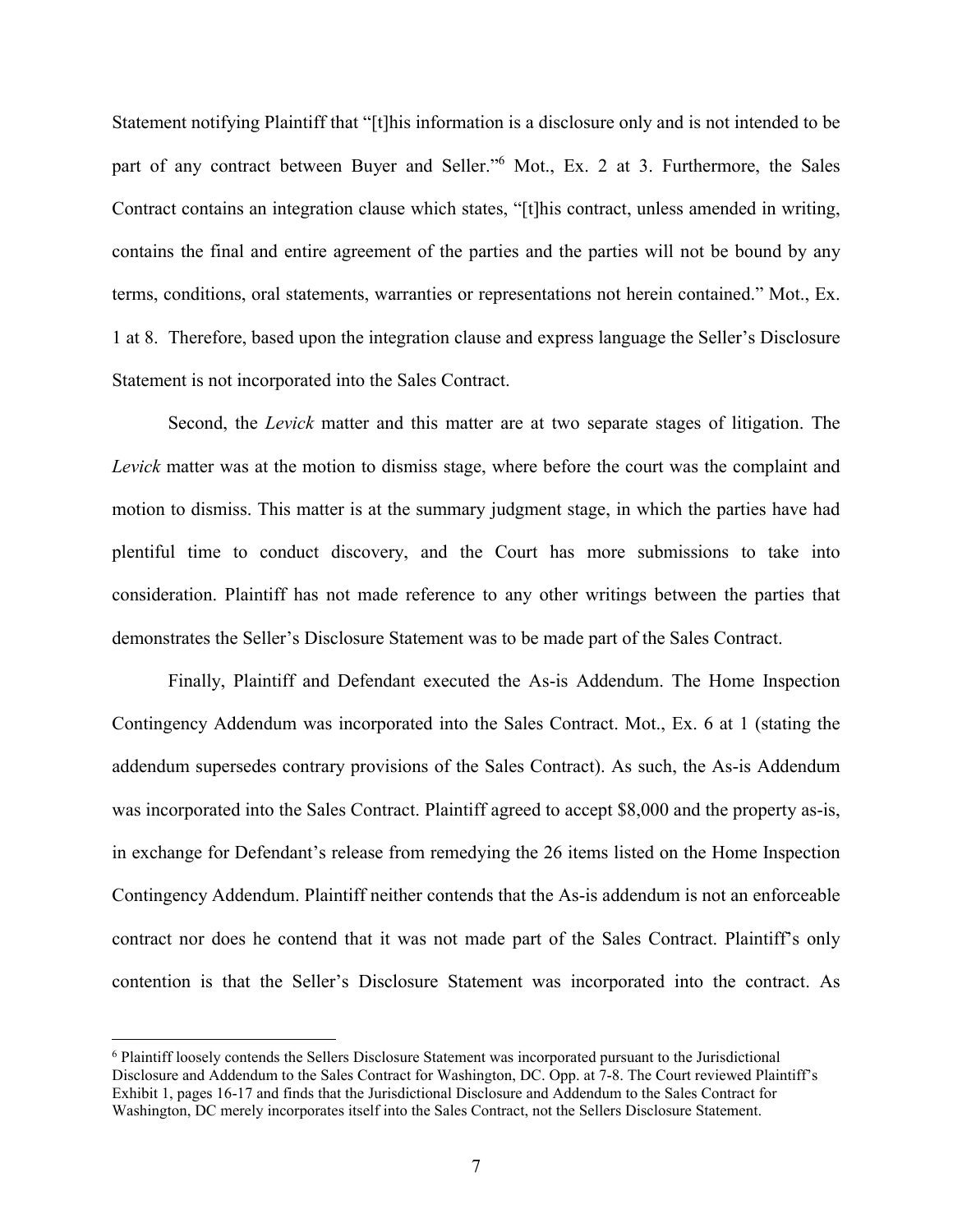explained above, the Seller's Disclosure Statement was not incorporated into the Sales Contract. to the extent Defendant had a duty and breached that duty. Therefore, Defendant did not have a duty arising from the Sales Contract with regard to representations in the Seller's Disclosure Statement and could not breach that duty. The Court does not find there is a genuine dispute of material fact as it pertains to Plaintiff's breach of contract claim and grants summary judgment in favor of Defendant.

### **III. Negligence**

The Court grants summary judgment in favor of Defendant for Plaintiff's claim of negligence because Plaintiff has not supported his claim with sufficient evidence to create a dispute of material fact.

It is well-established in the District of Columbia that a claim alleging negligence must show: "(1) that the defendant owed a duty to the plaintiff, (2) breach of that duty, and (3) injury to the plaintiff that was proximately caused by the breach." *Hedgepeth v. Whitman Walker Clinic*, 22 A.3d 789, 793 (D.C. 2011). The Defendant contends that the independent duty rule precludes Plaintiff's claim for negligence as it recasts the breach of contract claim. Mot. at 12. Defendant asserts that the negligence claim relies upon the same facts and seeks the same relief, compensation to make repairs, as the breach of contract claim. *Id.* Plaintiff argues that negligence claim is distinct from the breach of contract claim because the allegations stem from Defendant's defective work which creates a fire hazard and risk of carbon monoxide. Opp. at 12.

The independent duty rule provides that a "tort must stand as a tort even if the contractual relationship did not exist." *Choharis v. State Farm Fire & Cas. Co.*, 961 A.2d 1080, 1089 (D.C. 2008). "[T]he injury to the plaintiff must be an independent injury over and above the mere disappointment of plaintiff's hope to receive his contracted-for benefit." *Id*. (internal citation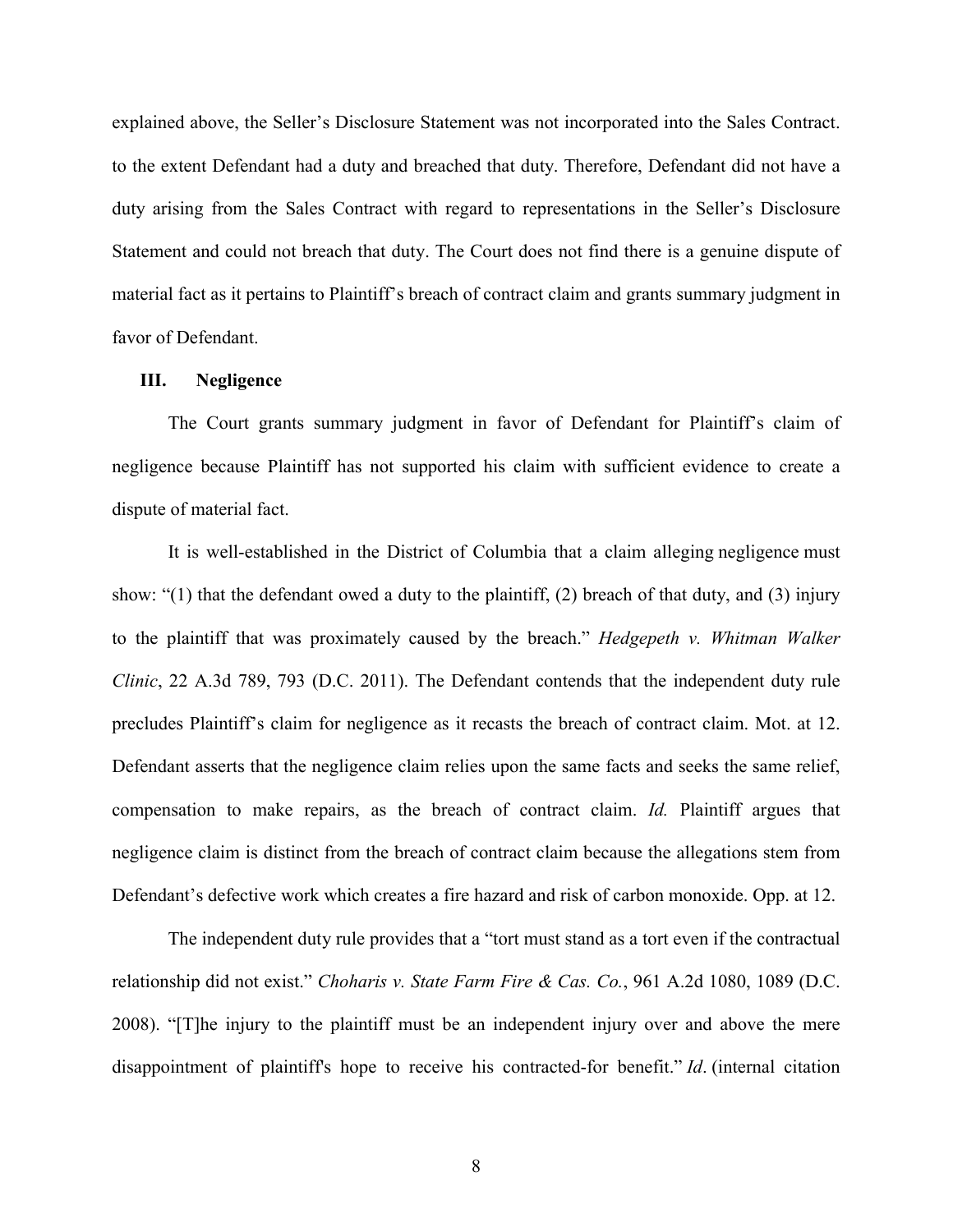omitted). The Court is not persuaded the Plaintiff has made a distinction between the breach of contract claim and negligence claim.

Plaintiff relies up *Jefferson v. Collins* in support of his contention that the negligence claim is distinct from the breach of contract claim. 210 F. Supp. 3d 75 (D.D.C. 2016). In *Jefferson*, the Court permitted the plaintiff to proceed on a claim for negligence although the only injury alleged was for economic loss. *Jefferson*, 210 F. Supp. 3d at 86. The Court determined that the economic loss rule did not preclude plaintiff's negligence claim because a "special relationship," existed due to the scope of work contracted and the probability that negligent performance would pose serious risk of death or personal injury, thus creating a duty of reasonable care to perform. *Id.* Based upon *Jefferson*, a duty to perform in a non-negligent manner in order to prevent the risk of death or personal injury is appropriate where it is foreseeable that an injury, beyond economic injury, may occur. *Id.* Even in raising such contention, *Jefferson* and the present matter are distinct from one another to preclude Plaintiff's negligence claim.

The *Jefferson* court found defendant's duty existed because of the contract between the parties that required defendant to perform certain construction work. Plaintiff contends Defendant's breached their duty of care by selling the property with defects. *Jefferson* does not support Plaintiff's contention that a seller of real property must sell a property without defects. The record in this matter is deficient of evidence that Defendant was contracted by Plaintiff to repair the roof, install insulation behind the walls, enclose the basement, properly install the furnace, correct the plumbing, repair doors that did not lock properly, and properly install electrical prior to selling the property. Moreover, Plaintiff accepted the terms of the As-is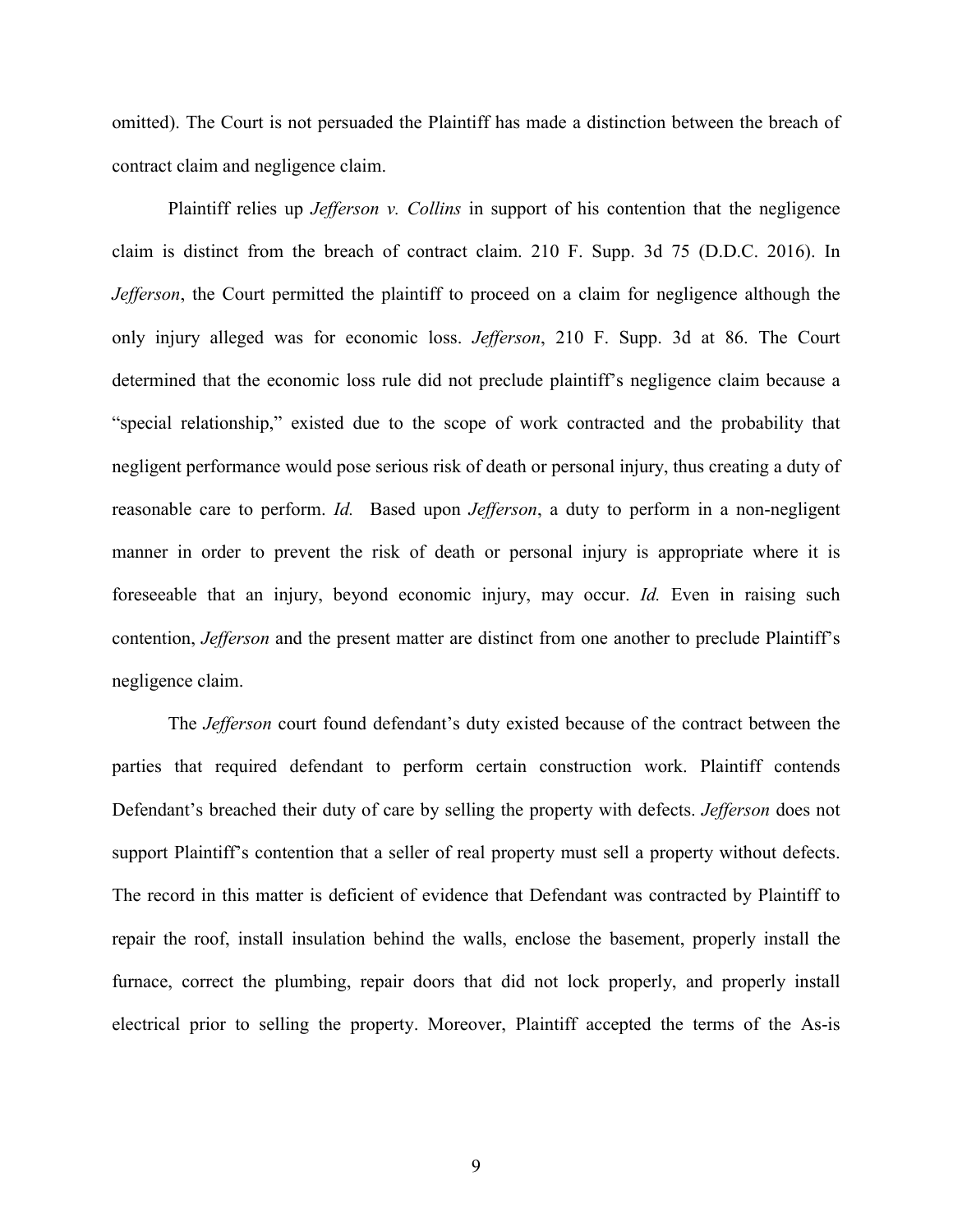Addendum to accept the property knowing there were still some defects in exchange for \$8,000. Mot. at Ex. 8.

The Court finds that the Defendant has no duty arising under *Jefferson*. The Defendant was not contracted with Plaintiff to perform construction work creating a special relationship to reasonably perform in a non-negligent manner. Rather the contract between the parties was for the sale of real property. Defendant did not have any additional duties to Plaintiff in which Plaintiff could proceed with his claim for negligence. Therefore, the independent duty rule precludes Plaintiff's negligence claim because Defendant's only duty to Plaintiff was to fulfill its duties pursuant to the Sales Contract. Therefore, summary judgment as to the claim for negligence is granted in favor of Defendant.

### **IV. Violation of District of Columbia Consumer Protection Procedures Act**

The Court grants summary judgment in favor of Defendant with regard to Plaintiff's claim for violation of the District of Columbia Consumer Protection Procedures Act (DC CPPA).

D.C. Code § 28-3904 sets forth the requisite standards for determining if a claim for violation of the CPPA exists. To prove a violation of the relevant subsections of the CPPA, the plaintiff must prove a misrepresentation or omission of a material fact that has a "tendency" or "tends to" mislead. D.C. Code § 28-3904 (e) - (f). Plaintiff need not prove reliance, since he need not prove that the misrepresentation misled or deceived the consumer. § 28-3904. Nor need he prove an intent to deceive. *Fort Lincoln Civic Ass'n, Inc. v. Fort Lincoln New Town Corp.*, 944 A.2d 1055, 1073 & n.20 (D.C. 2008) (intent to deceive and scienter not elements of § 28-3904 (e) and (f)).

Defendant argues that Plaintiff "has failed to provide any documents or other evidence demonstrating what misrepresentations" Defendant made to Plaintiff or that Defendant "had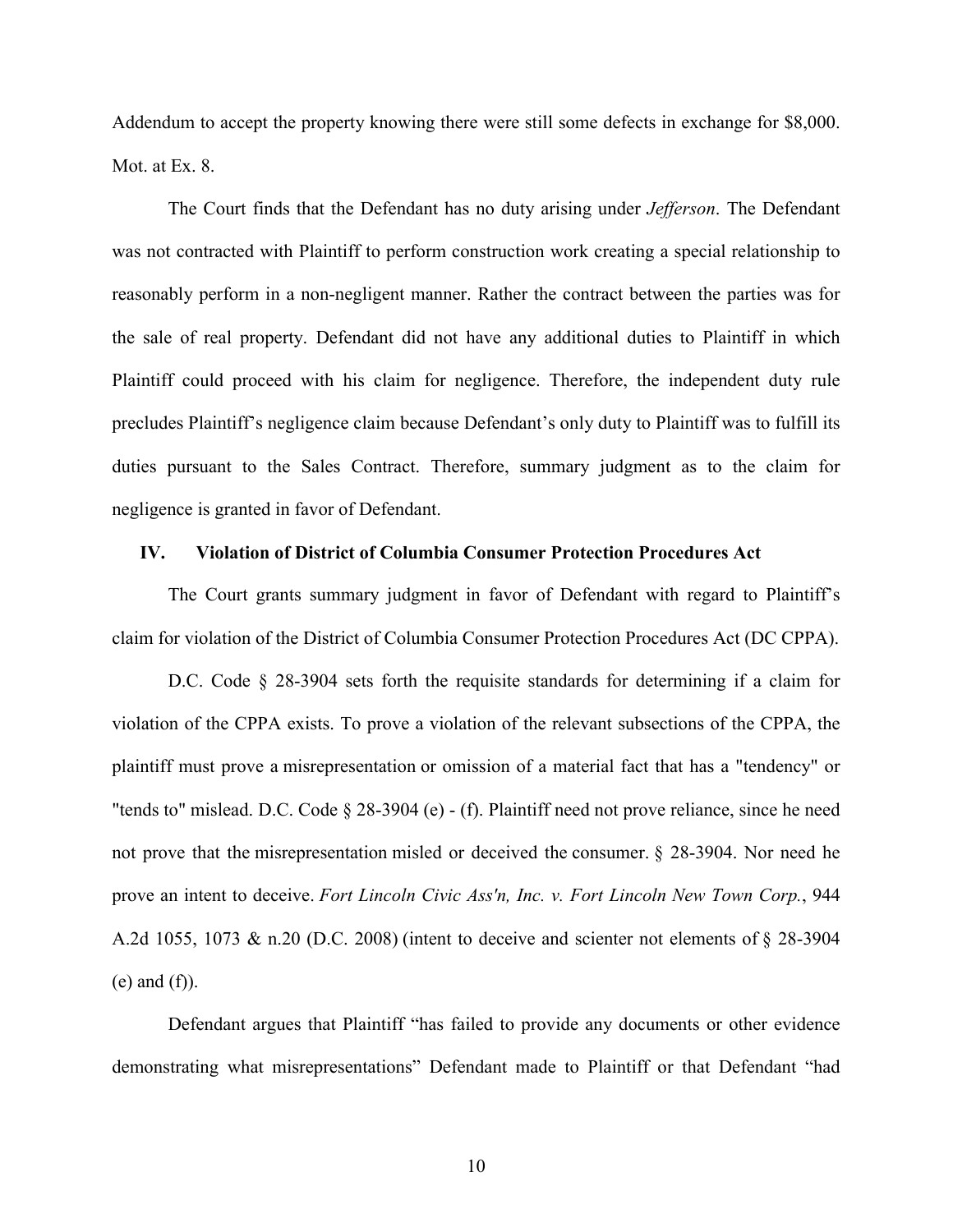actual knowledge of the defects when it signed the Seller's Disclosure Statement." Mot. at 13. Plaintiff contends that "Defendant had to know of [the] problems, as it performed the shoddy work." Opp. at 13. Plaintiff also contends that Defendant "did not have the required permits for installation of the plumbing and electrical inspections or obtained the required DCRA inspections of these systems after installation." *Id.*

Once again, Plaintiff has failed to cite to any submissions in the record that establishes the existence of a factual dispute regarding Defendant's actual knowledge of the defects. Plaintiff merely asserts, in a conclusory statement, that "Defendant had to know of [the] problems, as it performed the shoddy work." *Id*. Plaintiff's other contention, that Defendant did not have the proper permits for plumbing and electrical inspections, does not create a factual dispute. With regard to both arguments, Plaintiff fails to provide supporting evidence that demonstrates Defendant in fact did any work related to the defects Plaintiff discovered. It appears to the Court Plaintiff assumes Defendant did the work. Without evidence to support Plaintiff's arguments the Court cannot find that a factual dispute exists. Thus, in the absence of a factual dispute, the Court grants summary judgment in favor of Defendant for violation of the CPPA.

### **V. Negligent Misrepresentation**

The Court grants summary judgment in favor of Defendant with regard to Plaintiff's negligent misrepresentation claim. A claim alleging negligent misrepresentation must show that: "(1) the defendant negligently communicated false information, (2) the defendant intended or should have recognized that the plaintiff would likely be imperiled by action taken in reliance upon his misrepresentation, and (3) the plaintiff reasonably relied upon the false information to his detriment." *Hall v. Ford Enterprises, Ltd.*, 445 A.2d 610, 612 (D.C. 1982). "When a person undertakes to make a statement in a business transaction, either voluntarily or in response to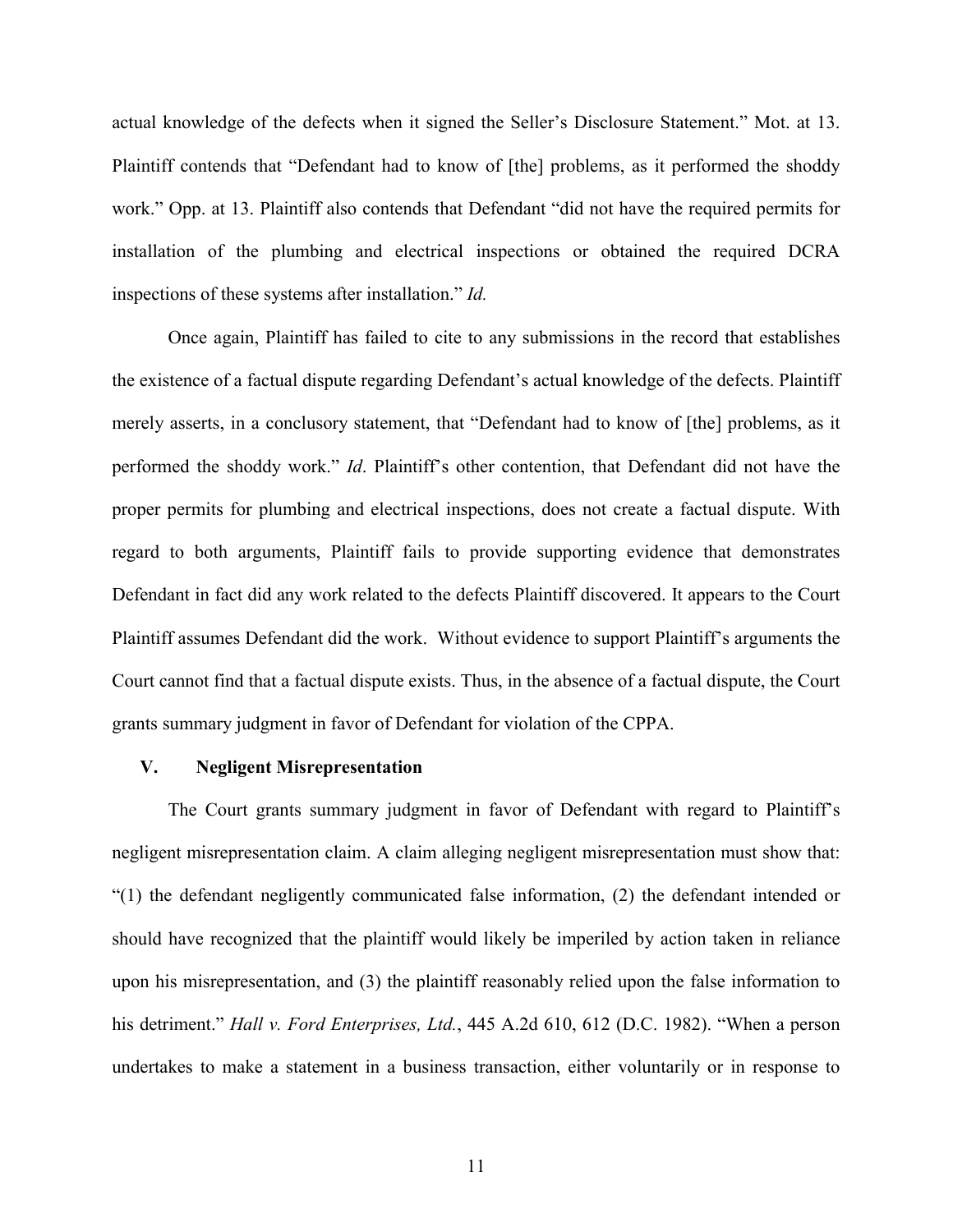inquiries, he is bound not only to state truly what he tells, but also not to suppress or conceal any facts within his knowledge which would materially qualify those stated." *Ehrlich v. Real Estate Comm'n*, 118 A.2d 801, 802 (D.C. 1955).

Defendant contends that summary judgment for the negligent misrepresentation claim should be granted because Plaintiff has not provided evidence of Defendants intent or recognition that misrepresentations were made. Mot. at 13-14. Plaintiff contends that he has "identified numerous misrepresentations." Opp. at 14. The Court is not satisfied that Plaintiff has supported his claim for negligent misrepresentation with evidence.

Plaintiff wholly stands on the contention that Defendant's Seller's Disclosure Statement contains misrepresentations of the condition of the property. *See* Mot. at Ex. 2. It appears to the Court that Plaintiff is simply arguing that because Defendant was the builder they must have known about the defects. "Conclusory allegations by the nonmoving party are insufficient to establish a genuine issue of material fact or to defeat the entry of summary judgment." *Hollins,* 760 A.2d at 570 (citation omitted). Plaintiff does not cite to any evidence in the record to support this contention. Moreover, Plaintiff does not provide evidence that questions the legitimacy of Defendant's responses on the disclosure statement. Furthermore, Defendant had no other opportunity to make misrepresentations to Plaintiff because Plaintiff admitted that he never directly communicated with Defendant, "I have never spoken to the builder [A&A] ever." Mot. at Ex. 10. Therefore, even in reviewing the submissions in favor of Plaintiff, there is no evidence supporting Plaintiff's argument that there is a dispute of fact regarding Defendant making misrepresentations upon which Plaintiff relied upon.